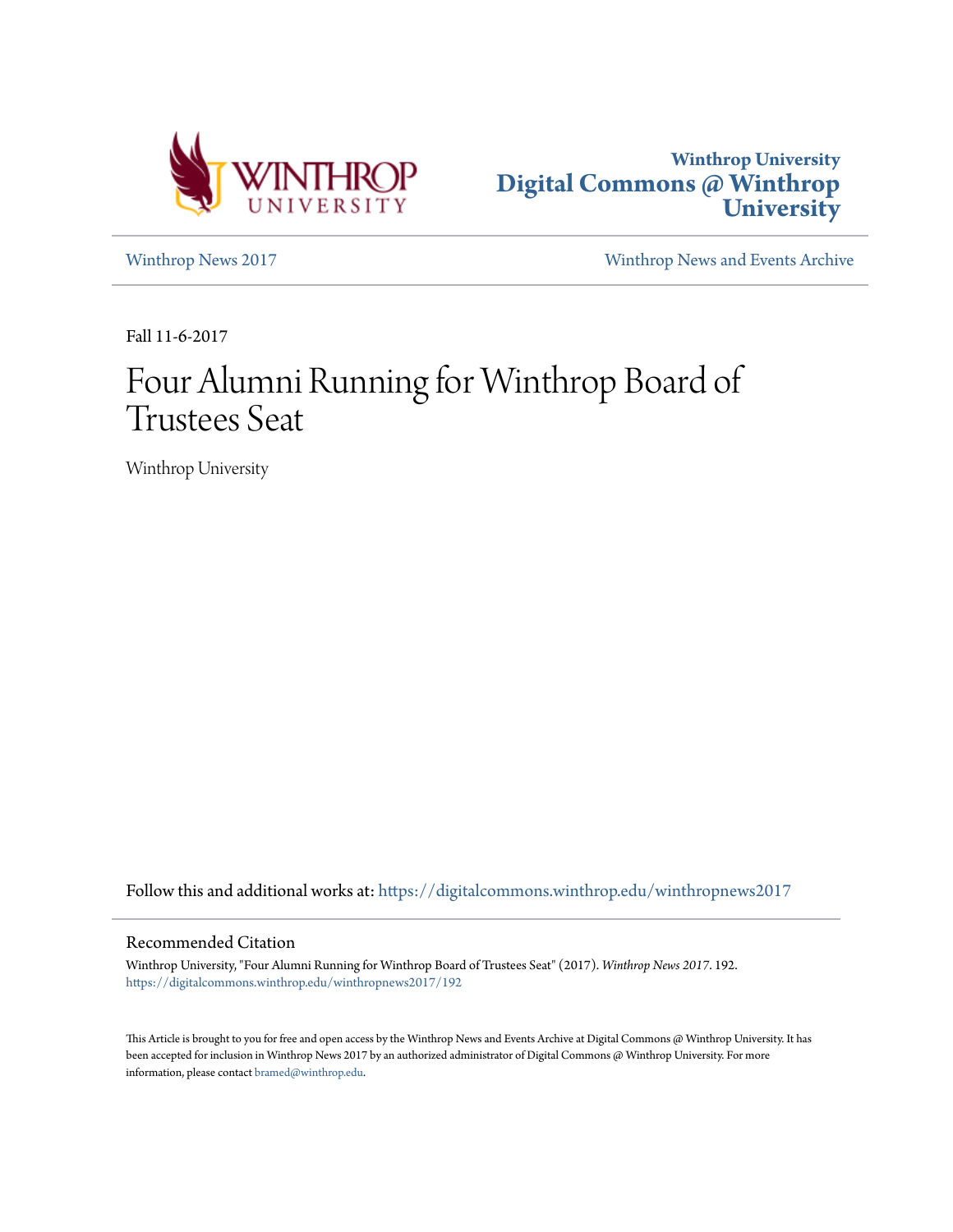**//INTHROP** UNIVERSITY

11/06/2017

**AFFAIRS ATHLETICS GIVING**

**ABOUT ADMISSIONS & AID ACADEMICS STUDENT**

**O** SHARE

上没身。

All News Archives

RSS News Feeds

Winthrop in the News

# **Four Alumni Running for Winthrop Board of Trustees Seat**

# **Quick Facts**

**Four Winthrop University alumni are candidates** to fill one of the two alumni-elected seats on Winthrop's Board of Trustees.

 $\blacksquare$  The candidate who receives the most votes will serve a six-year term from 2018-24.

Voting begins on Monday, Jan. 22, 2018, and ends on Wednesday, Feb. 28, 2018.



ROCK HILL, SOUTH CAROLINA - Four Winthrop University alumni are candidates to fill one of the two alumni-elected seats on Winthrop's Board of Trustees. **The candidate who receives the most votes will serve a six-year term** from 2018-24.

All Winthrop alumni are able to vote for their candidate of choice by **using their seven-digit alumni ID number**. **Voting begins on Monday, Jan. 22, 2018, and ends on Wednesday, Feb. 28, 2018.** All alumni may vote online or by paper ballot. To request a paper ballot or your seven-digit alumni ID number, please call the Office of Alumni Relations at 803/323-2145. Visit www.winthrop.edu/alumnivote to read the candidates' statements and to cast a vote.

Debbie Garrick



David McDonald



Scott Middleton

The four alumni candidates are:

**Debbie Garrick '87, '89:** 

Garrick earned her B.A. in communication (minor in technical writing) and her M.Ed. in counseling and development at Winthrop. In 2009 she earned an Ed.D. in higher education administration from Nova Southeastern University. Prior to joining the City of Rock Hill in 2014, she worked as associate vice president of alumni relations and executive director of the Winthrop Alumni Association. As a Winthrop employee for nearly two decades, Garrick not only served as associate vice president but also taught ACAD, LEAD 175 and various co-op and career classes in the College of Visual and Performing Arts. She also worked as a career counselor in Winthrop's Division of Student Life.

Garrick stays active with Winthrop, where she serves as co-chair of the Class of 1987 Reunion; works as a Winthrop Alumni Admissions Volunteer (WAAV); is a member of the Athletic Hall of Fame Committee and member and past chair of the Baptist Campus Ministry Advisory Committee.

As a donor, she is a member of the D.B. Johnson Society, co-creator and contributor to the Maria Cristina Grabiel Fund and a contributor to numerous other funds. In 2016, Garrick received Winthrop's Alumni Distinguished Service Award.

The Rock Hill resident is active in her community. She serves as board chair for the Chrysalis Autism Center; as a deacon at Forest Hill Church; member of Rock Hill Area Council of the York County Chamber of Commerce; member of 1-77 Alliance board; Supervisory Committee member for Family Trust Federal Credit Union; member of the American Public Power Association, where she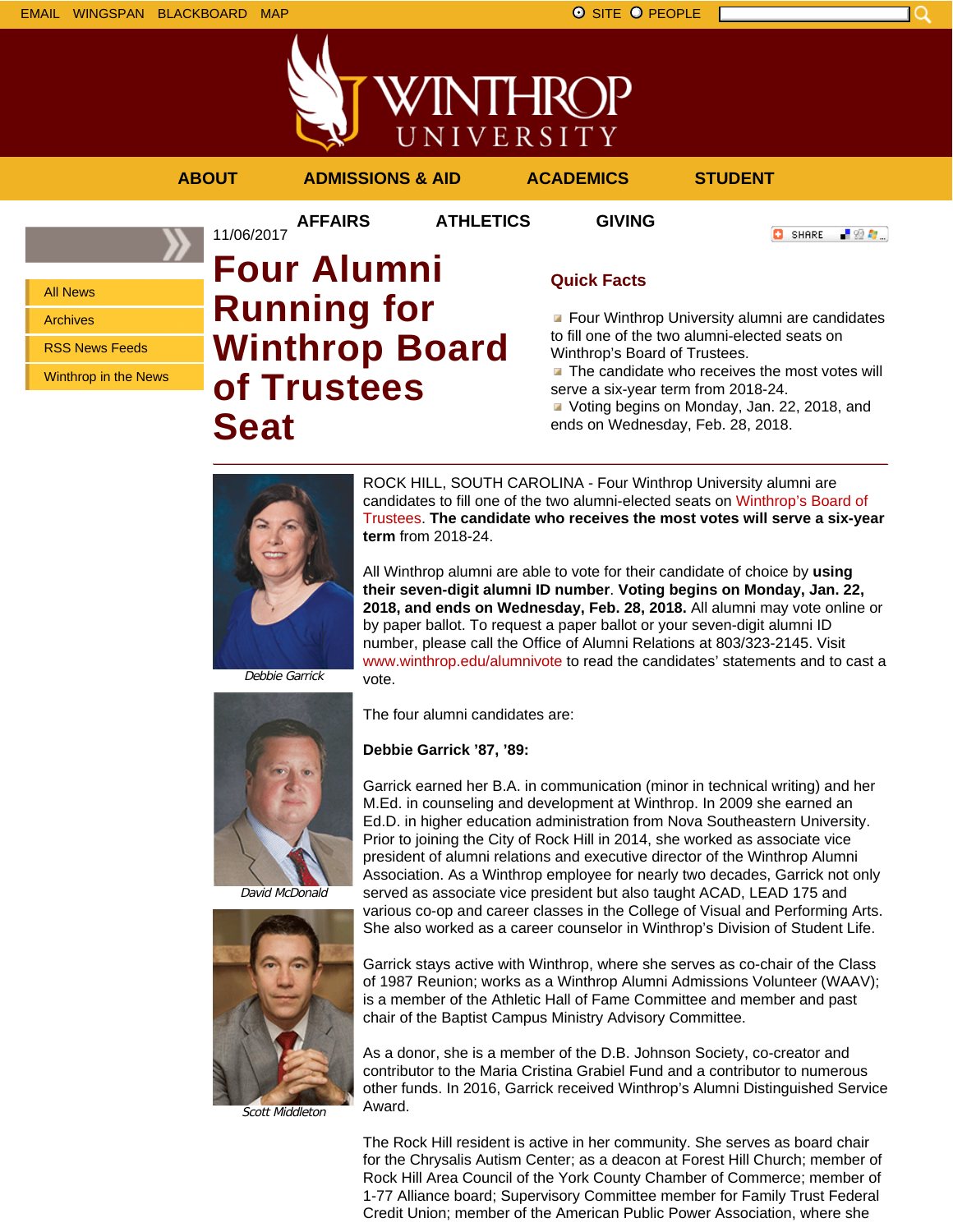

holds the credential of certified Key Public Power Account Executive; and a graduate of both the S.C. Economic Development Institute's Community & Economic Development Program and Leadership York Coun¬ty. In 2013, she chaired the City of Rock Hill's award-winning ChristmasVille Festival and served on the ChristmasVille Board of Governors for five years.

### Reggie Venning

**David McDonald '01:**

McDonald earned his B.A. in history (minor in secondary education) at Winthrop. Since then, he has worked as a teacher, assistant principal, principal and now assistant superintendent for school leadership for Greenville County Schools. He earned his M.Ed. at Concordia University as well as an instructional specialist degree and Ph.D. in education leadership and policy studies from the University of South Carolina.

McDonald has remained active with his alma mater. He has served as a member of the Winthrop Young Alumni Council, the Winthrop Annual Fund Board, Winthrop Foundation Board of Directors and vice president of the Winthrop Alumni Association. He has begun his second term as president of the Alumni Association, and he also serves as a Winthrop Alumni Admissions Volunteer (WAAV). He delivered the 2011 Convocation keynote address, and he continues to speak for various Winthrop programs and presentations.

The Greenville resident also stays active within his community. He is a board member for the Thieson Family YMCA; past president of the South Carolina Association for Middle Level Education; board member of the South Carolina Administrators Association; member of Rotary International; grand province advisor for Tau Kappa Epsilon International Fraternity, Inc.; and member of the National Forum to Accelerate Middle Grades Reform Executive Board, among others. McDonald is a Winthrop Alumni Association Young Alumni Award recipient. Additional accolades include the S.C. Middle Level Principal of the Year (2013), the S.C. Tau Kappa Epsilon Volunteer of the Year and Association for Middle Level Education National Educator of the Year (2017).

# **Scott Middleton '81:**

Middleton earned his B.S. in business administration at Winthrop. He is founder and CEO of Agapé Senior and LTC Health Solutions, which combined are one of South Carolina's most recognized healthcare providers.

He is a published author of "Parent Talk: The Nine Conversations to Have with Your Loved Ones."

Middleton continues to serve his community and South Carolina by serving on the Board of Directors for South Carolina State Chamber, City Partnership of Columbia and the Nickelodeon Theater. He also is a major catalyst/developer for downtown Columbia's Main Street.

Middleton also is an ordained United Methodist minister and resides in Chapin, South Carolina, with his wife, Evelyn.

# **Isaiah "Reggie" Venning '95, '00:**

Venning earned his B.S. in business administration and his M.B.A. at Winthrop. He is a self-employed stock trader living in Rock Hill.

Since 2004, Venning has served as a notary public for the State of South Carolina. Venning has made significant contributions to the local community and state. He serves on the City of Rock Hill Community Relations Council, where he is a member of the MLK Interfaith Prayer Breakfast, Black History Program and National Race Equality Week committees. In addition, Venning has served as president of the Student Improvement Council representing Old Pointe Elementary School.

At present, he is the PTO president for Old Pointe Elementary School. He also serves on the Carolina Community Actions (CCA) Board, where he was appointed to represent the public sector. Venning volunteers regularly at the elementary, middle and high schools in the local area. As a result, he received the Outstanding Volunteer Award from Rock Hill School District Three. Venning also serves as a member of the Kappa Alpha Chapter of Omega Psi Phi Fraternity, Inc., where he holds the Office of the Keeper of Finance. He also serves as public service chair for the chapter, where they